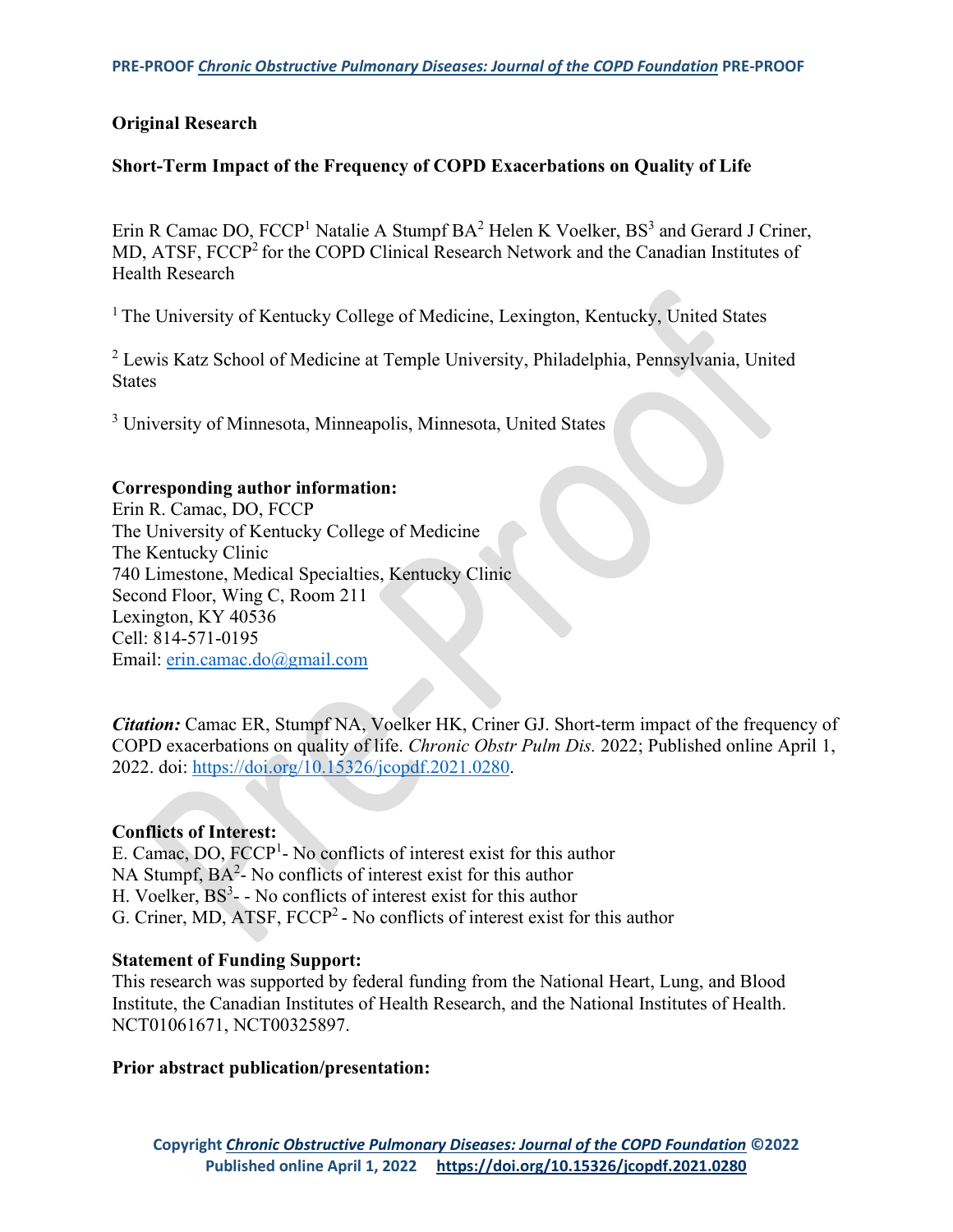Short-Term Impact of Frequency of COPD Exacerbations on Quality of Life. American Journal of Respiratory and Critical Care Medicine. May 18th 2015. Thematic Poster Session, Colorado Convention Center.

**Abbreviation List: 6MW:** six-minute walking test **AECOPD:** acute exacerbation of COPD **ATS:** American Thoracic Society **BMI**: body mass index **COPD:** chronic obstructive pulmonary disease **ERS:** European Respiratory Society **FEV**<sub>1</sub>: forced expiratory volume in one second **FVC**: forced vital capacity **GOLD**: Global Initiative for Chronic Obstructive Lung Disease **ICS**: inhaled corticosteroid **LABA**: long-acting beta agonist **LAMA**: long-acting muscarinic antagonist **MACRO:** Azithromycin for the prevention of exacerbations of COPD **MCID:** Minimal clinically important difference **SGRQ:** St George's Respiratory Questionnaire **STATCOPE:** Simvastatin for the prevention of exacerbations in moderate-to-severe COPD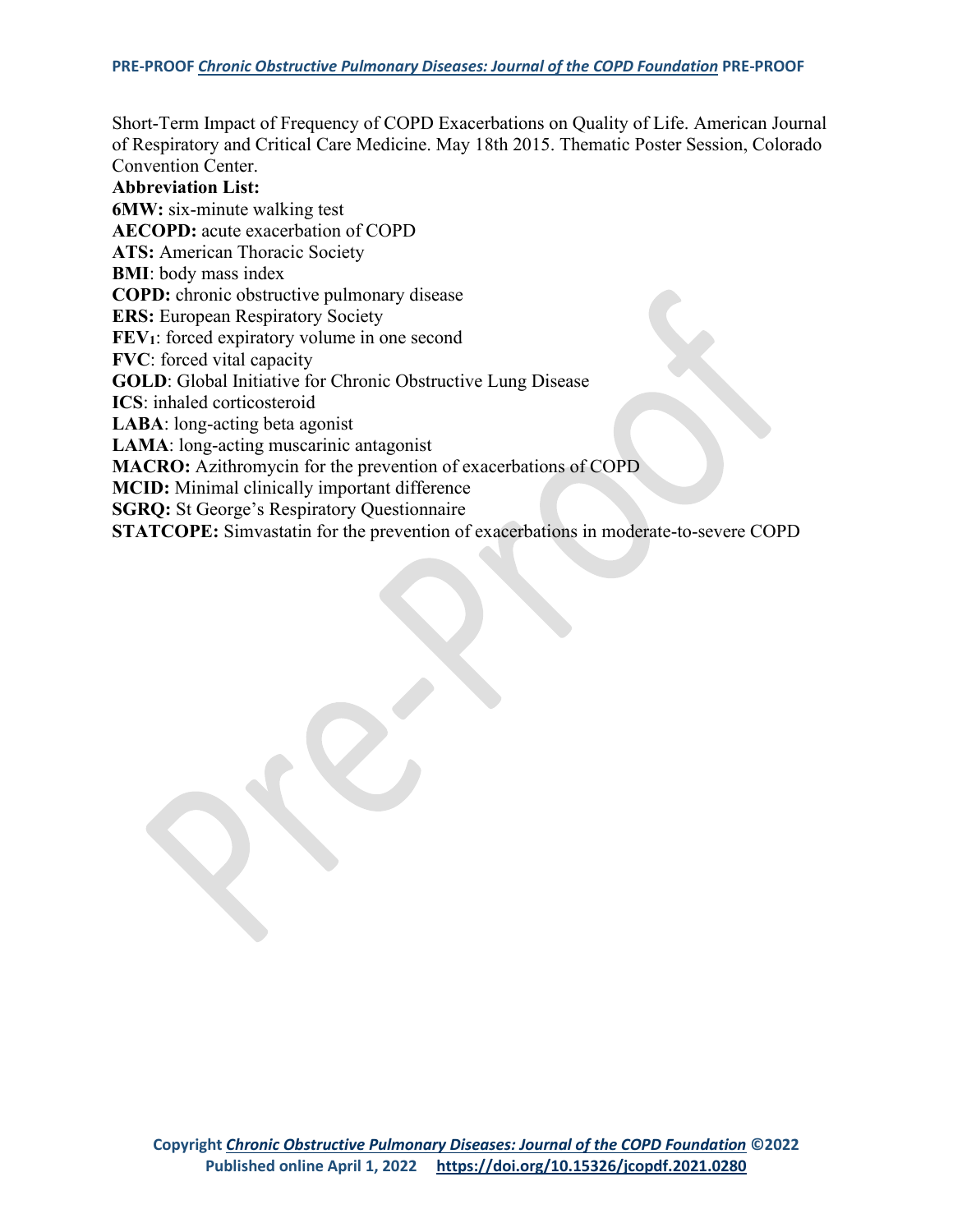#### **Abstract**

R

**Background:** Chronic Obstructive Pulmonary Disease (COPD) patients in the Simvastatin for the prevention of exacerbations in moderate-to-severe COPD (STATCOPE) and Azithromycin for prevention of exacerbations of COPD (MACRO) trials provide an opportunity prospectively study the short-term effect of Acute Exacerbations of COPD (AECOPD).

**Research Question:** We hypothesized that those patients with frequent exacerbations  $(\geq 2)$ AECOPDs per patient year) would experience greater short-term decline in quality of life as measured by the St. George's Respiratory Questionnaire (SGRQ.)

**Study Design and Methods:** 1934 COPD patients were randomized in STATCOPE or MACRO. Patients who were randomized to Azithromycin in MACRO or were followed less than 180 days were excluded. 1219 patients were included. Patients were divided into two groups: infrequent exacerbators (< 2 exacerbations per patient year), and frequent exacerbators (≥2 exacerbations per year.) Data were collected at baseline, measured over time, and compared between groups.

**Results:** Of the patients studied, 871 were in the infrequent exacerbators group. 348 were in the frequent exacerbators group. Frequent exacerbators used more respiratory medications, were more likely to have used oxygen, steroids, or antibiotics in the 12 months preceding study entry, had more obstruction on spirometry, and had more severe symptoms as measured by SGRQ at baseline. Over at least 180 days, symptom scores worsened in frequent exacerbators and improved in infrequent exacerbators.

**Interpretation:** Patients with frequent exacerbations of COPD experienced a short-term slight worsening of severely impaired SGRQ symptoms scores, while patients with infrequent exacerbations experienced improvement while on COPD therapies.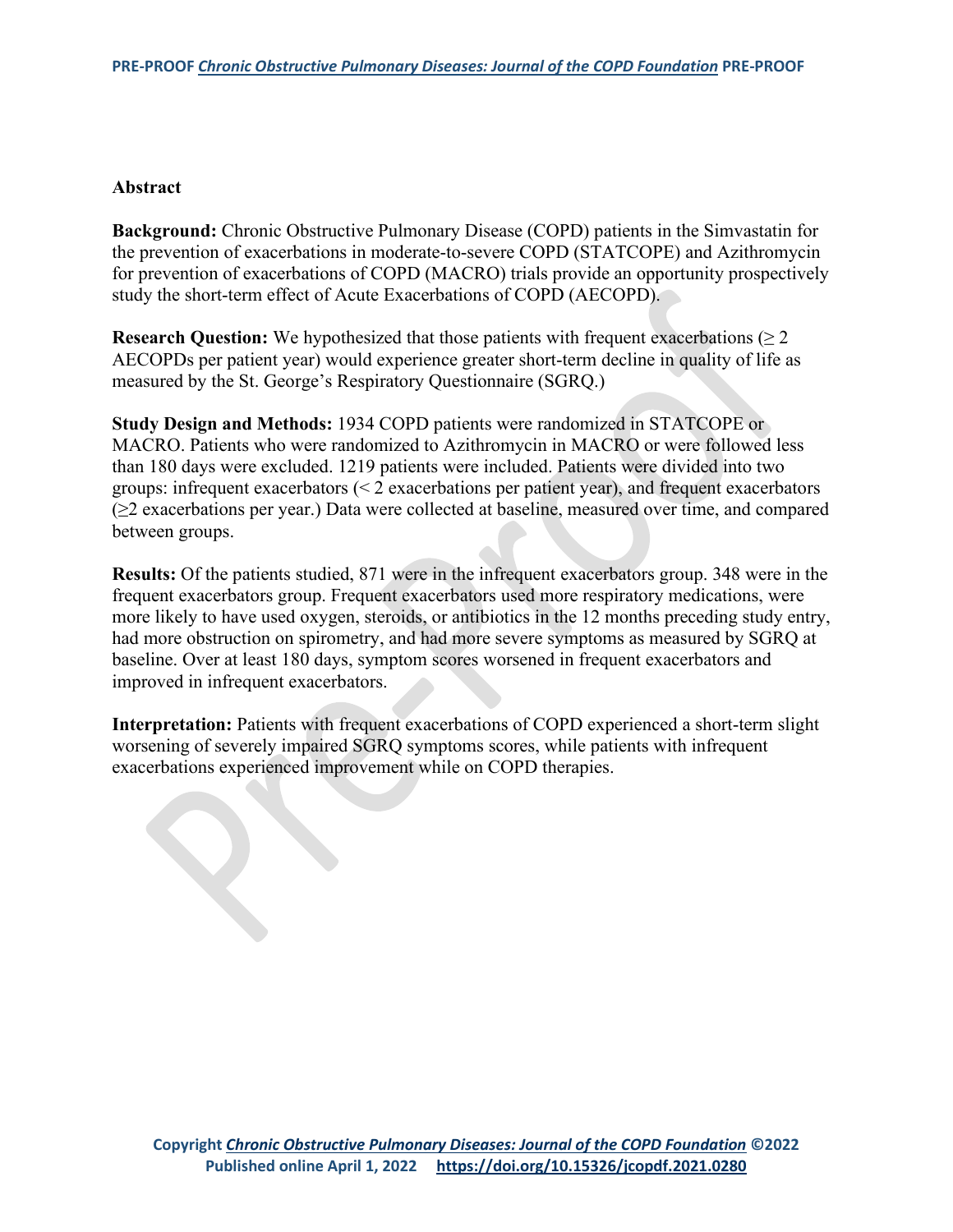### **Introduction**

Chronic obstructive pulmonary disease (COPD) is a chronic respiratory disease defined by the presence of airflow limitation which may be punctuated by acute exacerbations. Acute exacerbations of COPD (AECOPD) act as markers of disease severity and have important prognostic implications. AECOPD are associated with clinical worsening including decline in forced expiratory volume in one second  $(FEV_1)^1$  lower baseline  $FEV_1^2$  decreased 6-minute walk  $(6MW)$  distance,<sup>1,2</sup> increased health care utilization,<sup>3</sup> and higher cost of care.<sup>3</sup>

In the 2015 Simvastatin for the prevention of exacerbations in moderate-to-severe COPD (STATCOPE) trial, acute exacerbations were defined as "an increase in severity or new onset of two or more respiratory symptoms (cough, sputum, wheezing, dyspnea, or chest tightness) lasting for at least 3 days and requiring treatment with antibiotics or systemic glucocorticoids."<sup>4</sup> Exacerbations may be triggered by a bacterial or viral respiratory illness,<sup>5,6</sup> among other causes.

Previous studies have found that patients with a history of one or more exacerbations have higher St George's Respiratory Questionnaire (SGRQ) scores than those with no exacerbations,<sup>7</sup> implying an effect of AECOPDs on quality of life. The SGRQ examines three categories— Symptoms, Activities, and Impact—to evaluate quality of life in patients with airway disease.<sup>8</sup> Our goal was to further elucidate the short-term effect of AECOPDs on quality of life.<sup>9</sup>

We hypothesized that patients with frequent exacerbations would experience a greater short-term decline in quality of life as measured by the SGRQ than those with infrequent exacerbations. We also predicted that FEV1 and body mass index (BMI) would decline to a greater degree in patients with frequent exacerbations than in those with infrequent exacerbations.

#### **Materials and Methods**

#### **Patient Population**

We analyzed data collected from patients enrolled in either STATCOPE or the Azithromycin for prevention of exacerbations of COPD  $(MACRO)^{10}$  trial, excluding patients randomized to the azithromycin group of MACRO. These cohorts were combined with confidence as simvastatin, the treatment arm intervention in STATCOPE, was not found to impact COPD outcomes.<sup>4</sup> Of the 2027 total patients who were enrolled in STATCOPE or in MACRO, we identified 1219 patients who experienced at least one acute exacerbation and who were enrolled in either trial for at least 180 days. These patients were then divided into two groups: those with frequent exacerbations ( $\geq$ 2 AECOPDs per patient-year), and those with infrequent exacerbations (1 AECOPD per patientyear). Exacerbations in both trials were counted based on the above definition, and therefore only when they were moderate-severe.

Inclusion criteria for the STATCOPE and MACRO trials included patient age between 40-80 years, a clinical diagnosis of Global Initiative for Chronic Obstructive Lung Disease (GOLD) III-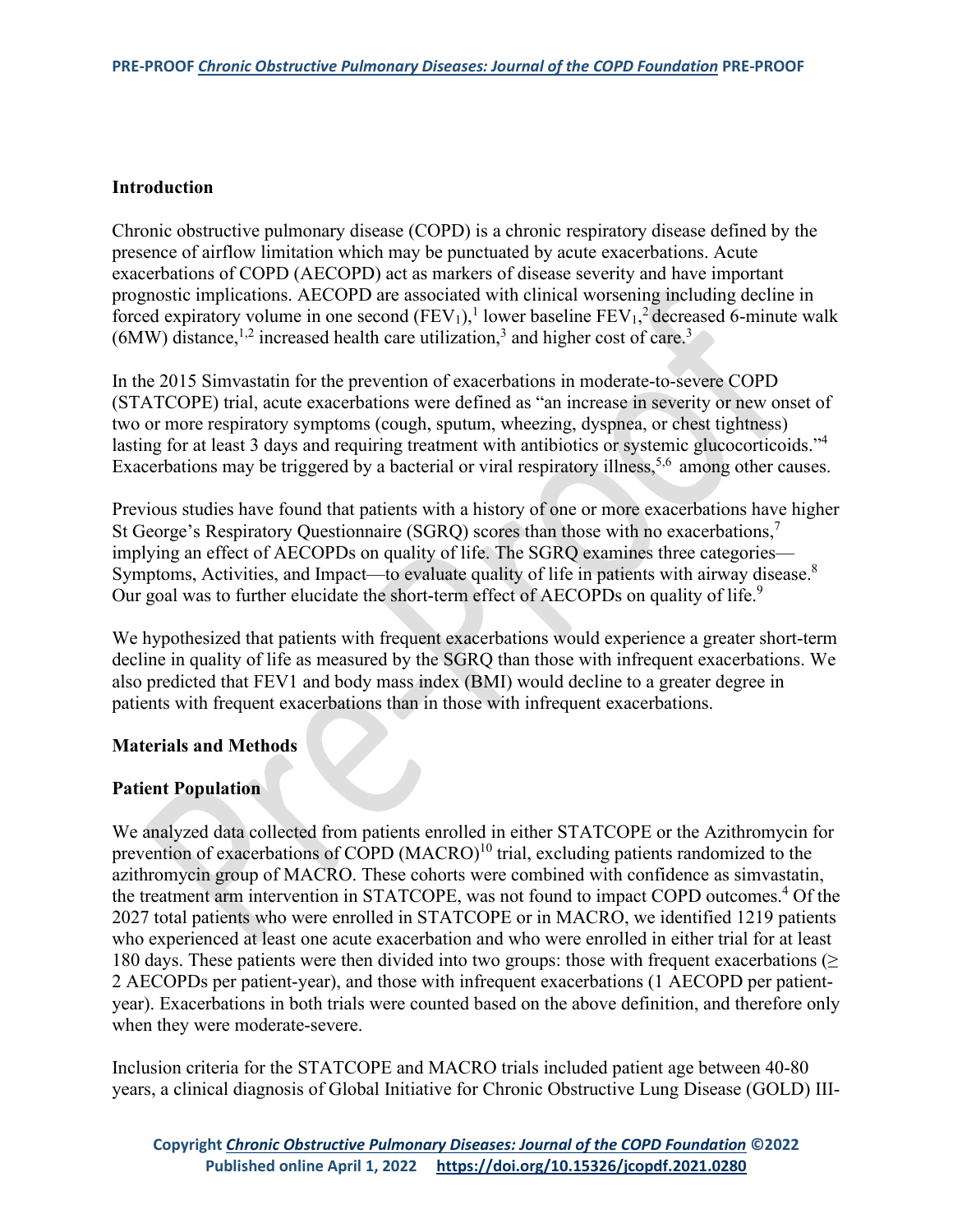IV COPD, FEV1/ forced vital capacity (FVC) ratio of <70% post-bronchodilator by spirometry, former or current smoking history with at least 10 pack-years of prior smoking, no incidence of AECOPD within the four weeks prior to enrollment, and one of the following in the past year: use of supplemental oxygen, a hospitalization or emergency room visit for AECOPD, and/or use of steroids or antibiotics for respiratory problems.

Differences exist in exclusion criteria for STATCOPE and MACRO. STATCOPE excluded patients with clinical indications for statin therapy, patients receiving drugs contraindicated for use with statins, and patients with alcohol use disorder or active liver disease. MACRO excluded patients with a recorded resting heart rate >100 beats per minute, prolonged corrected QT interval >450 milliseconds, hearing impairment as documented by audiometric testing, or use of medication known to prolong the QT interval or to provoke torsade-des-pointes with the exception of amiodarone. Figure 1 provides a consort diagram for patients enrolled in the study.

# **Data Collection**

The study received approval by the institutional review boards at each of the participating institutions, and the STATCOPE and MACRO steering committees.

Baseline pre-randomization data were collected for each included patient: demographics, respiratory medication use, smoking history, spirometry performed pre-bronchodilator as per American Thoracic Society (ATS)/ European Respiratory Society (ERS) guidelines, body mass index (BMI), SGRQ, and chronic bronchitis as measured by the ATS respiratory questionnaire.

For both groups, we recorded changes in BMI, spirometry, and SGRQ over time and compared results between patients in the infrequent exacerbator group and patients in the frequent exacerbator group.

# **Data Analysis**

For this analysis, patients were divided into two groups: those with frequent moderate-severe exacerbations ( $\geq$  2 AECOPDs per patient-year), and those with infrequent moderate-severe exacerbations (1 AECOPD per patient-year). Characteristics were compared between groups using Pearson's chi-square test for categorical variables, with data expressed as %, and using student's t-test for continuous variables, with data expressed as mean ± standard deviation. Analyses were completed using R version 3.32 [\(https://www.r-project.org\)](https://www.r-project.org/) or SAS (Cary, North  $Carolina.)$ <sup>11</sup>

# **Results**

1219 patients were followed for at least 180 days. The infrequent exacerbation group included 871 patients, and the frequent exacerbation group included 348 patients.

Demographic data for the two groups are presented in Table 1. Several differences were identified between groups which were statistically significant. 29.6% of infrequent exacerbators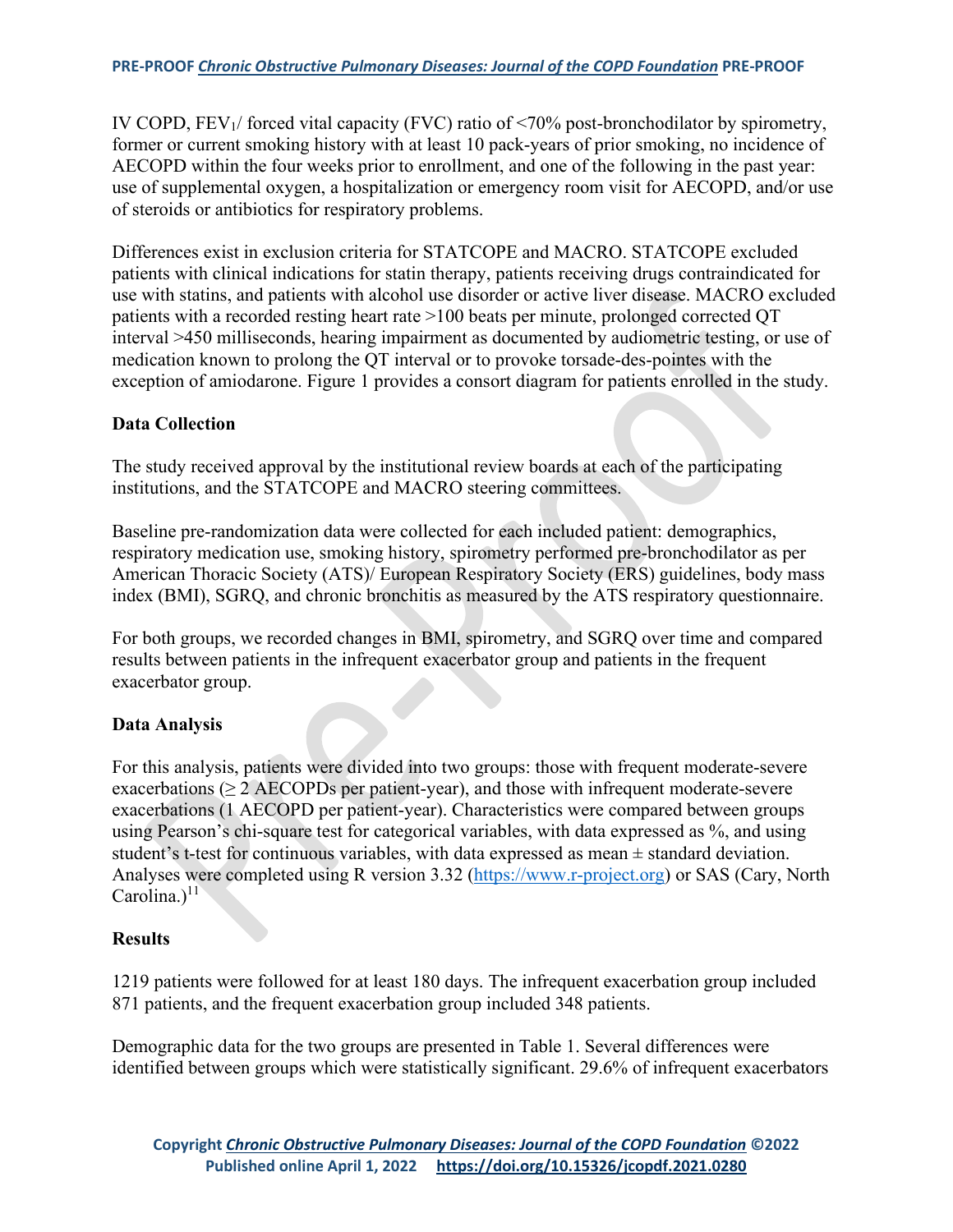were current smokers compared to 20.1% of frequent exacerbators ( $p = 0.005$ ). Frequent exacerbators were more likely to bear a diagnosis of chronic bronchitis (53.2% vs 45.2%).

Frequent exacerbators at baseline had more impaired pulmonary function, but BMI was not different between groups. Figure 2 reveals the spirometric differences between groups. Frequent exacerbators had other markers of increased disease severity, including medication use. 82.2% of frequent exacerbators were on a combined regimen including an inhaled corticosteroid (ICS), compared to 73.1% of infrequent exacerbators ( $p = 0.001$ ). By contrast, infrequent exacerbators were more likely to take no therapies or to use only short-acting beta agonist (SABA) therapy. Frequent exacerbators were more likely to use oxygen. Before study enrollment, frequent exacerbators had more exacerbations and were more likely to have chronic bronchitis. In the 12 months before study enrollment, 51.2% of frequent exacerbators had an exacerbation compared to 33.6% in the infrequent exacerbators group ( $p = < 0.001$ ).

At baseline, frequent exacerbators had more severely impaired scores in all three domains of the SGRQ, including symptoms, activity, and impact (all p-values <0.001) (Figure 3). Over the course of the study, infrequent exacerbator scores experienced improvement, with a 6.2% improvement in symptom scores. Activity scores and impact scores were unchanged (Figure 4). By contrast, frequent exacerbator symptom scores worsened by 0.3 percent, activity scores worsened by 0.9 percent, and impact scores worsened by 0.3 percent. The difference in symptom scores between groups was statistically significant (p-value <0.001). Differences in activity and impact scores were not statistically significant.

Change from baseline in spirometric values did not differ significantly between the two groups (Figure 5).

Over the course of the study, patients in the infrequent exacerbation group had a slight decrease in BMI, where patients in the frequent exacerbation group experienced a slight increase in BMI. This between-group difference was statistically significant ( $p= 0.048$ ) (Figure 6).

# **Discussion**

The SGRQ was initially developed in 1991 by Jones, Quirk, and Baveystock at St George's University of London for use as a measure of quality of life in airway disease and includes three subcategories: symptom, activity, and impact. Our analysis of the 1219 eligible patients enrolled in STATCOPE and MACRO over a minimum of 180 days found that those with two or more moderate-severe AECOPD events per patient year experienced a statistically significant worsening in SGRQ symptom scores compared to those with one or fewer moderate-severe AECOPD events.

This change was driven by improvement in the symptom subscores of the infrequent exacerbator group, which improved by  $-6.2 \pm 18.2$ %. During the same period, the frequent exacerbator group experienced a very slight worsening of  $+0.3 \pm 15.4$ %. These data suggest that the change in symptom scores between the two groups is predominantly driven not by a worsening in frequent exacerbator symptom scores, but rather by an improvement in infrequent exacerbator symptom scores over time. Although this difference was below the minimal clinically important difference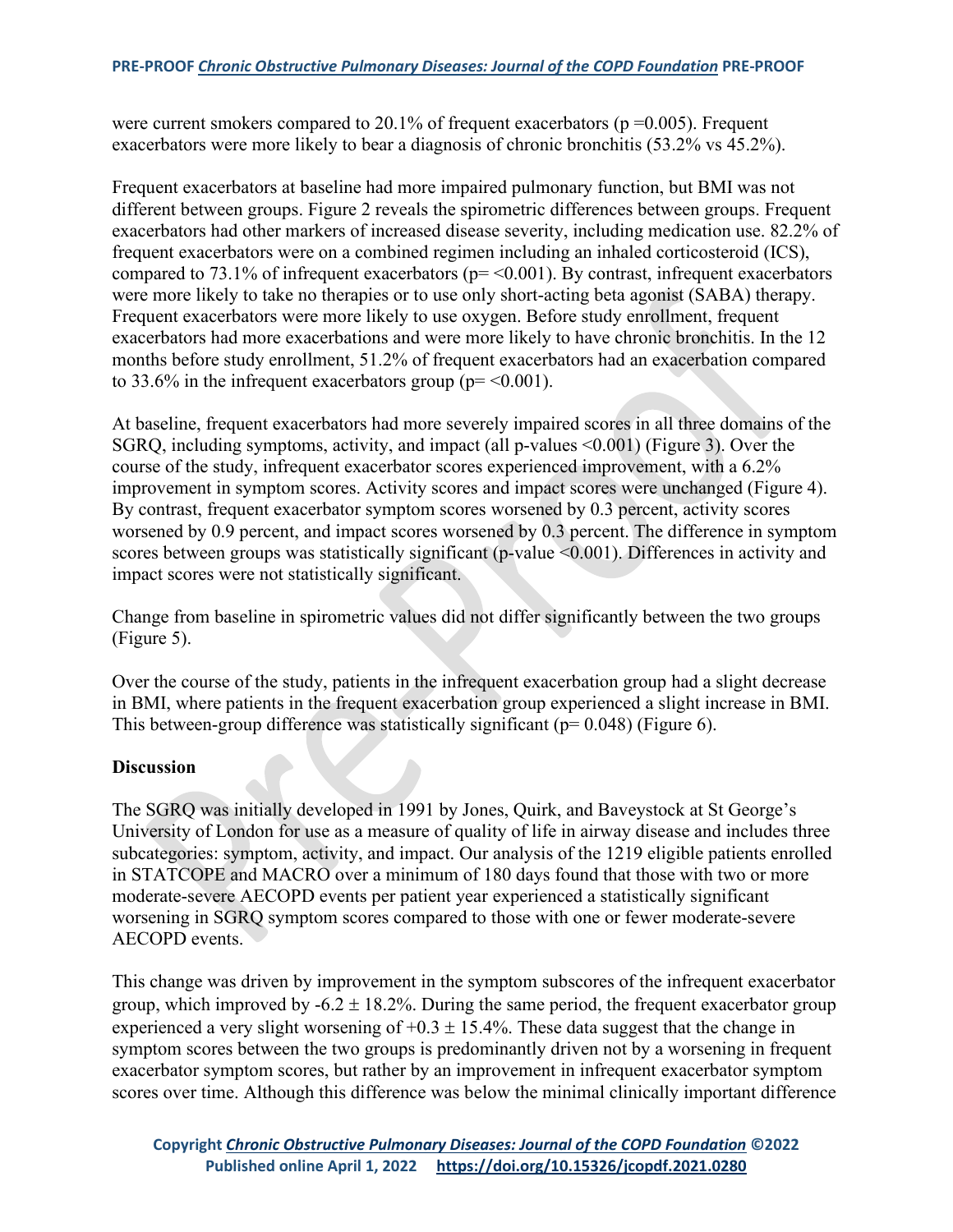(MCID) for SGRQ, we feel that it represents a valuable insight into the patient experience.<sup>12</sup> In part, we feel this is true because patients included in this analysis were recruited in a randomized trial in which a placebo effect was evident.

The improvement experienced by patients with infrequent exacerbations is likely due to the adherence of patients in clinical trials to daily COPD therapies. The efficacy of the COPD therapies used by patients in MACRO and STATCOPE, in which most patients received daily inhaled therapies, has been well-established.<sup>4,10</sup> Patients with frequent exacerbations were less likely to experience the improvement in symptom scores achieved by patients on therapy.

This study did not identify between-group differences in change in spirometric values, as was hypothesized. Similarly, contrary to our hypothesis, patients with frequent exacerbations were more likely to have an increase in BMI. Both findings may be impacted by the mean BMI of both cohorts beginning the study in the obese range. Patients with obesity and COPD have both an obstructive and restrictive impact on  $FEV<sub>1</sub>$ , which may limit the impact of subtle changes over time to the obstructive component.<sup>13</sup> Patients with frequent exacerbations and obesity may have been more likely to gain weight as a result of several factors independent of disease severity including loss of muscle mass,  $^{14}$  inactivity,  $^{15}$  the impact of corticosteroid therapies,  $^{16}$  and the impact of increased baseline symptom burden on physical activity.17 This increase in BMI may have impacted symptom scores in those with frequent exacerbations.

Patients in the infrequent exacerbators group were more likely to be current smokers when compared to the frequent exacerbators group (29.6% vs 20.1%,  $p = 0.005$ ). This finding is similar to those in other trials, in which patients with more severe COPD by symptoms and spirometry were more likely to attempt smoking cessation and to succeed with quit attempts.<sup>18,19</sup>

The frequency of AECOPD events has previously been tied to a decline in patient-reported quality of life, though over longer durations<sup>7,9,20,21</sup> as time to recovery to baseline from an index exacerbation is estimated at 91 days.<sup>22</sup> These events are associated with low baseline patientreported quality of life and lung function,  $2^{3,24,25}$  as our study corroborates, and associated with the development of a frequent-exacerbator phenotype.<sup>26,27</sup> One prior study reports similar findings, including the contrast between improvement in patients without exacerbations compared to a stepwise worsening in patients with an increasing frequency of exacerbations, but like other trials, this was observed over at least 52 weeks.<sup>28</sup> Our study is the first to our knowledge to describe these effects over such a short timeline.

Although the current study included a large sample of patients enrolled in the STATCOPE and MACRO trials, it has some limitations. Patients were only eligible for STATCOPE and MACRO trials if they had moderate to severe COPD, GOLD III-IV, which could affect the applicability of the results to broader populations. Eligibility criteria also included at least one of the following: use of supplemental oxygen, a hospitalization or emergency room visit for AECOPD, and/or use of steroids or antibiotics for respiratory problems, criteria which further exclude patients with mild disease. All results may be impacted by the increased rate of systemic and inhaled glucocorticoid use in the frequent exacerbator group as well as the differences in other inhaled medication use between groups. Additionally, gender disparities between groups exist at baseline which may impact the results. Finally, study results may be limited as much as they are enhanced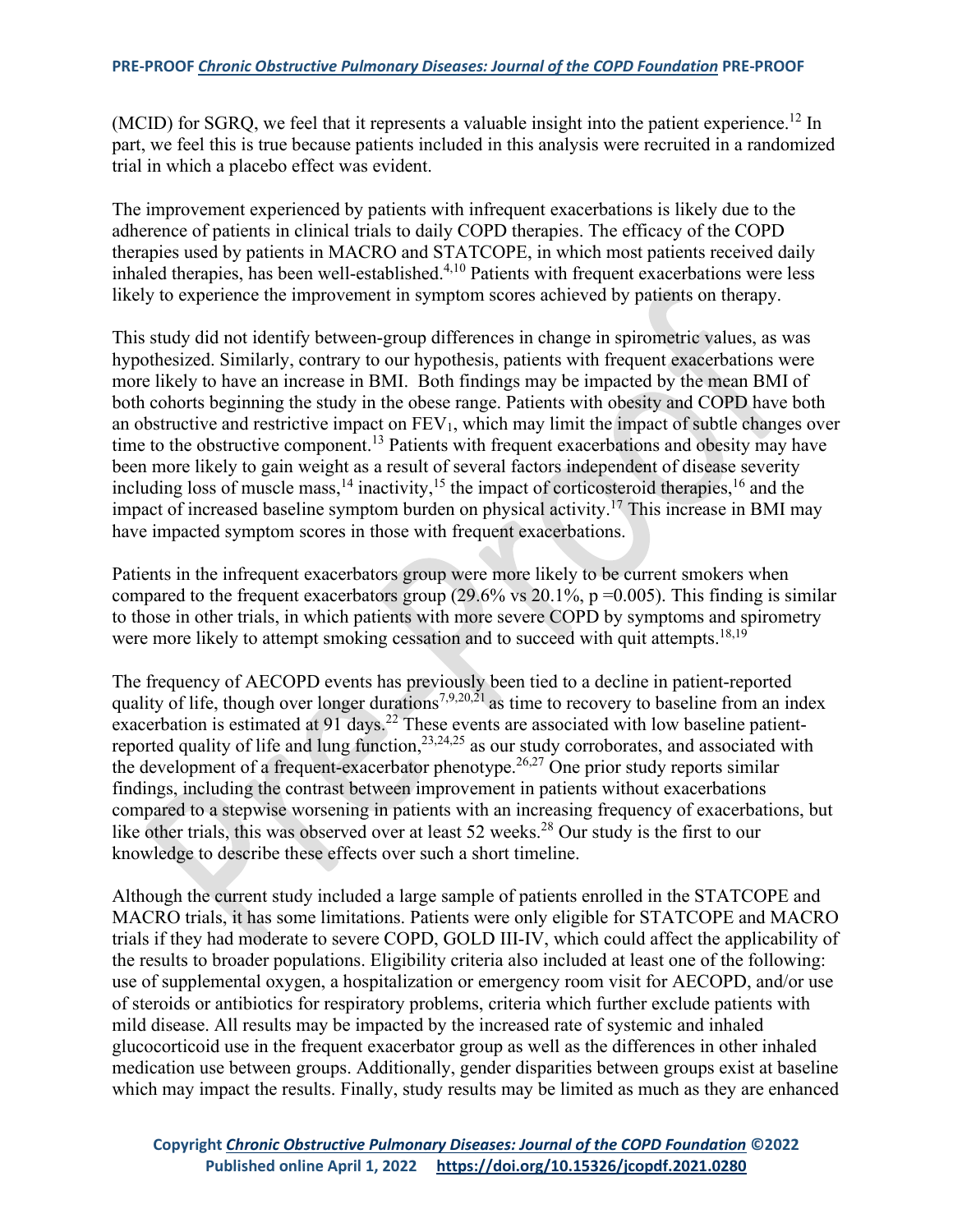by the duration of follow-up, as 180 days may be an inadequate amount of time to elucidate some significant between-groups differences. Conversely, 180 days may be enough time that regression to the mean is possible in the infrequent exacerbators group.

Both the STATCOPE and the MACRO trials admitted patients with diverse phenotypes of COPD. This may impact the outcome of the interventions used in both studies, as well analyses like this one. Patients with frequent exacerbations likely represent their own phenotype of moderate to severe COPD, and are characterized by persistent severe symptoms less responsive to the placebo effect or medication treatment effect.

### **Conclusion**

Our study examined short-term changes in quality of life, BMI, and spirometry in a large cohort of patients with moderate to severe COPD over the course of at least 180 days. We demonstrate that patients with frequent exacerbations of COPD experienced a slight worsening of severelyimpaired SGRQ symptoms scores, while patients with infrequent exacerbations experienced improvement while on COPD therapies.

### **Acknowledgements and Author Contributions:**

EC and GC conceived of and refined the original research idea. EC and HV collected and analyzed the data. EC, NS, and GC wrote and edited the manuscript. All authors contributed substantially to the creation of the research project and this manuscript and all authors approve of its publication.

Data Sharing Statement: Individual, de-identified participant data and related data are available upon request subject to and determined by COPD Clinical Research Network and Canadian Institutes of Health Research policies. Please contact the COPD Clinical Research Network with questions and requests.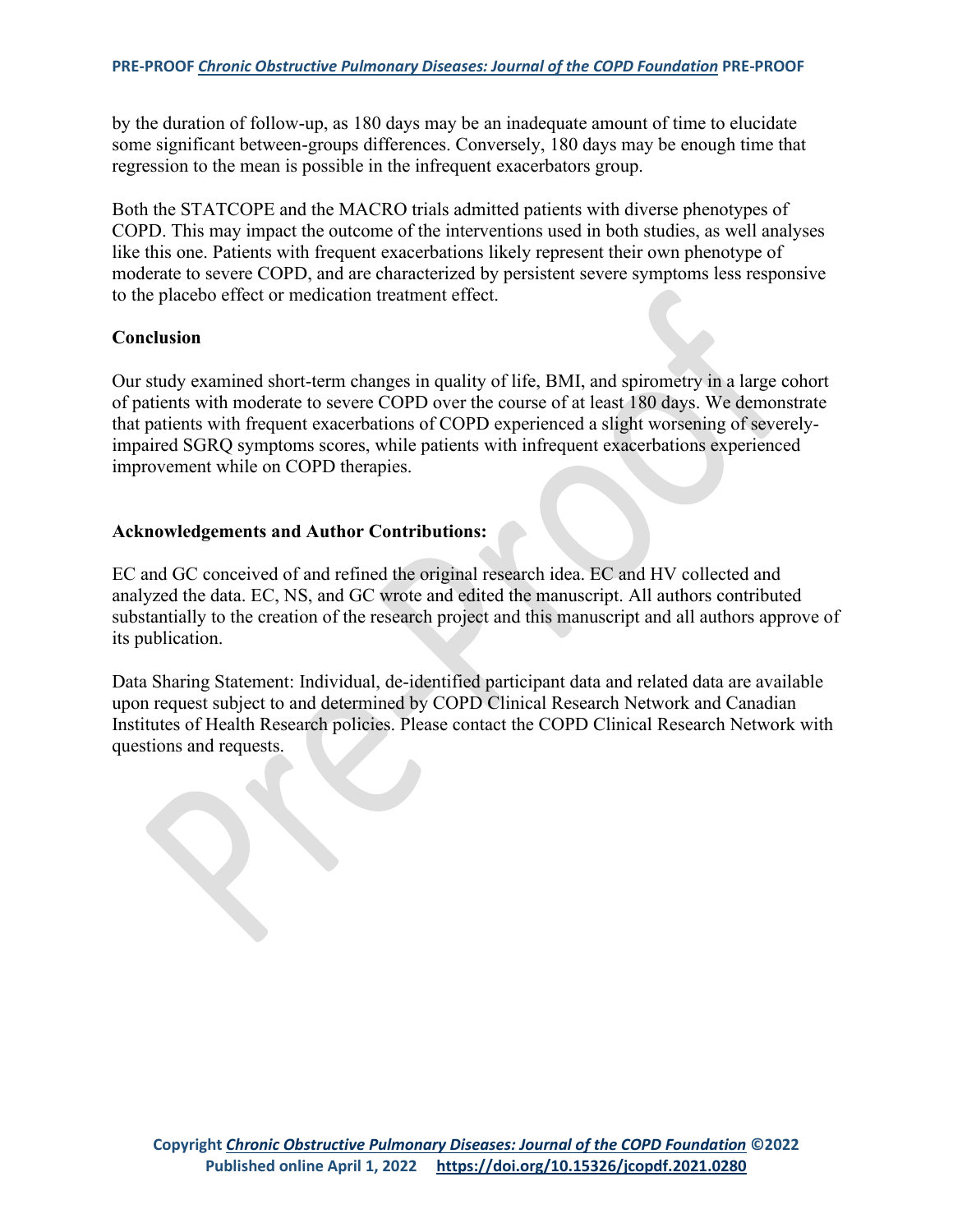|                                     | Infrequent<br><b>Exacerbators</b><br>$(n=871)$ | Frequent<br><b>Exacerbators</b><br>$(n=348)$ | P-value |
|-------------------------------------|------------------------------------------------|----------------------------------------------|---------|
| Age - Years $(\pm SD)$              | $63.4 \pm 8.7$                                 | $64.2 \pm 8.6$                               | 0.129   |
| Female Gender - N (%)               | 346 (39.7)                                     | 169 (48.6)                                   | 0.005   |
| Pack Years Smoked - mean $(\pm SD)$ | $53.9 \pm 29.3$                                | $54.5 \pm 30.5$                              | 0.760   |
| Current Smoker - N (%)              | 258 (29.6)                                     | 70 (20.1)                                    | < 0.001 |
| <b>Baseline Chronic Bronchitis</b>  | 386 (45.2)                                     | 181 (53.2)                                   | 0.012   |
| <b>STATCOPE participants</b>        | 273 (48.5)                                     | 82 (48.2)                                    | 0.953   |
| randomized to Simvastatin           |                                                |                                              |         |
| BMI - mean $(\pm SD)$               | $27.6 \pm 6.6$                                 | $27.1 \pm 6.7$                               | 0.174   |
| Rate per person year of steroid     | $0.4 \pm 0.7$                                  | $1.8 \pm 1.6$                                | < 0.001 |
| courses ≥5 days                     |                                                |                                              |         |
| Race - N (%)                        |                                                |                                              |         |
| White                               | 672 (77.2)                                     | 284 (81.6)                                   |         |
| <b>Black</b>                        | 167 (19.2)                                     | 57 (16.4)                                    | 0.131   |
| Other / Multiethnic                 | 32 (3.7)                                       | 7(2.0)                                       |         |
| Ethnicity - $N$ (%)                 |                                                |                                              |         |
| Hispanic                            | 14(1.6)                                        | 7(2.0)                                       | 0.630   |
| Medication Use - N (%)              |                                                |                                              |         |
| No Medication or SABA only          | 98 (11.3)                                      | 22(6.3)                                      |         |
| ICS only                            | 36(4.1)                                        | 15(4.3)                                      |         |
| LAMA only                           | 75 (8.6)                                       | 23(6.6)                                      |         |
| LABA only                           | 14(1.6)                                        | 6(1.7)                                       | < 0.001 |
| ICS + LAMA<br>+/- SABA              | 19(2.2)                                        | 18(5.2)                                      |         |
| <b>ICS + LABA</b>                   | 183 (21.0)                                     | 58 (16.7)                                    |         |
| LAMA + LABA                         | 47 (5.4)                                       | 11(3.2)                                      |         |
| ICS + LAMA + LABA                   | 399 (45.8)                                     | 195 (56.0)                                   |         |
| Entry Criteria - N (%)              |                                                |                                              |         |
| <b>Acute COPD requiring</b>         | 293 (33.6)                                     | 178 (51.2)                                   | < 0.001 |
| hospitalization within previous 12  |                                                |                                              |         |
| months                              |                                                |                                              |         |
| Systemic glucocorticoid or          | 729 (83.7)                                     | 319 (91.7)                                   | < 0.001 |
| antibiotic use within previous 12   |                                                |                                              |         |
| months                              |                                                |                                              |         |
| Use of supplemental oxygen within   | 424 (48.7)                                     | 205 (58.9)                                   | 0.001   |
| previous 12 months                  |                                                |                                              |         |

Table 1: Demographics, Medication Use, and Entry Criteria at Baseline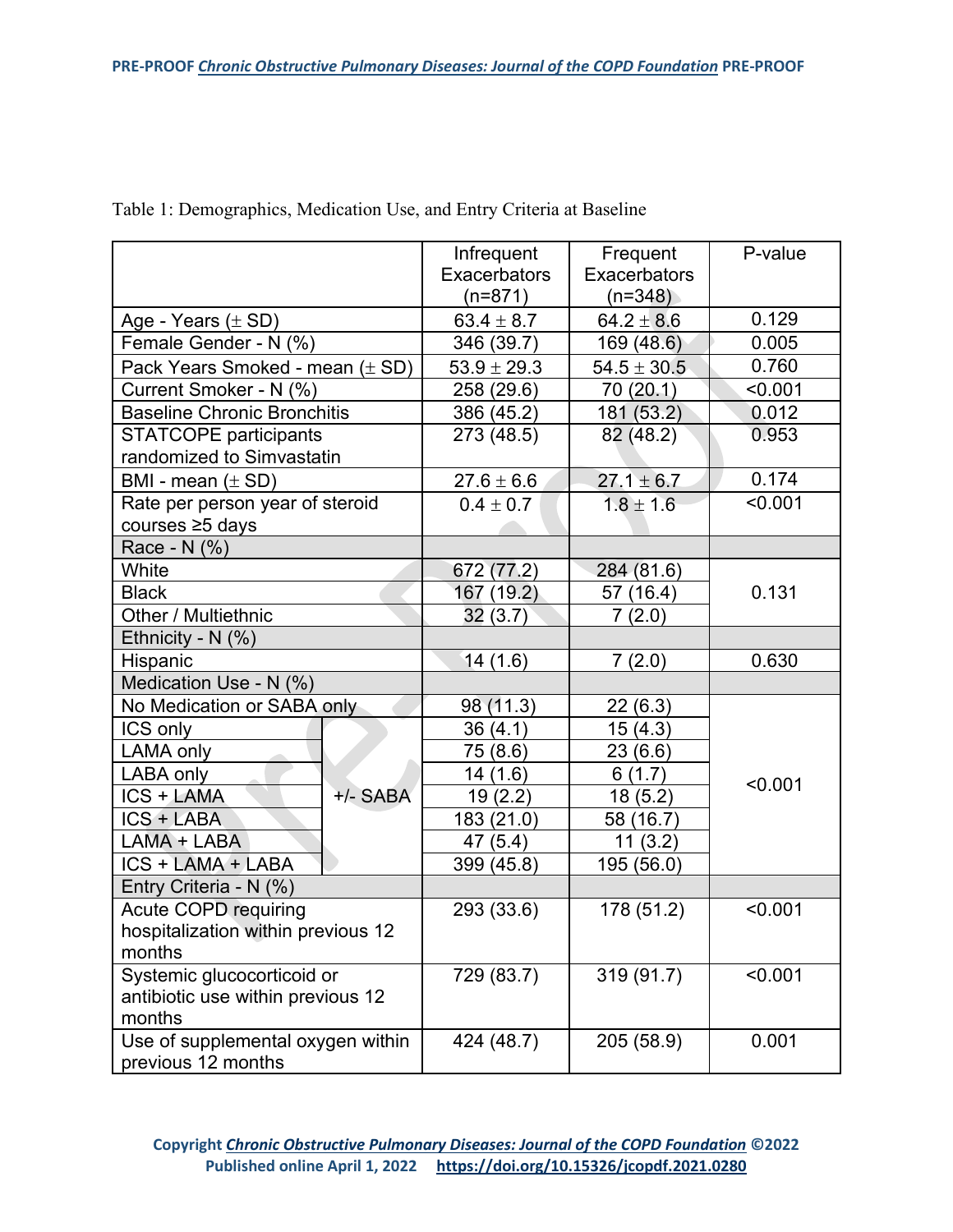

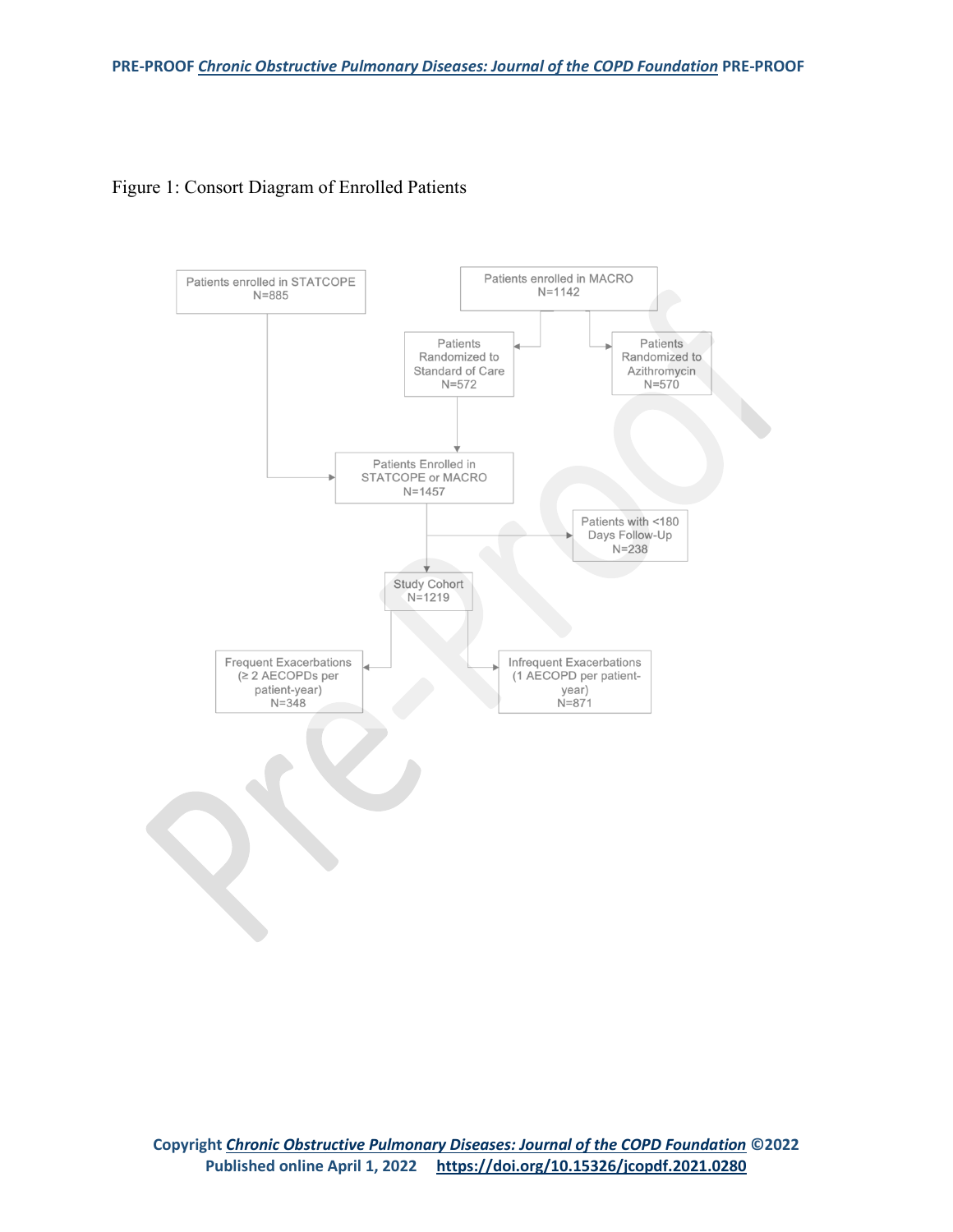

Figure 2: Baseline Prebronchodilator Spirometry for Frequent and Infrequent Exacerbators

Figure 3: SGRQ Scores at Baseline for Frequent and Infrequent Exacerbators



**Copyright** *[Chronic Obstructive Pulmonary Diseases: Journal of the COPD Foundation](https://journal.copdfoundation.org/)* **©2022 Published online April 1, 2022 <https://doi.org/10.15326/jcopdf.2021.0280>**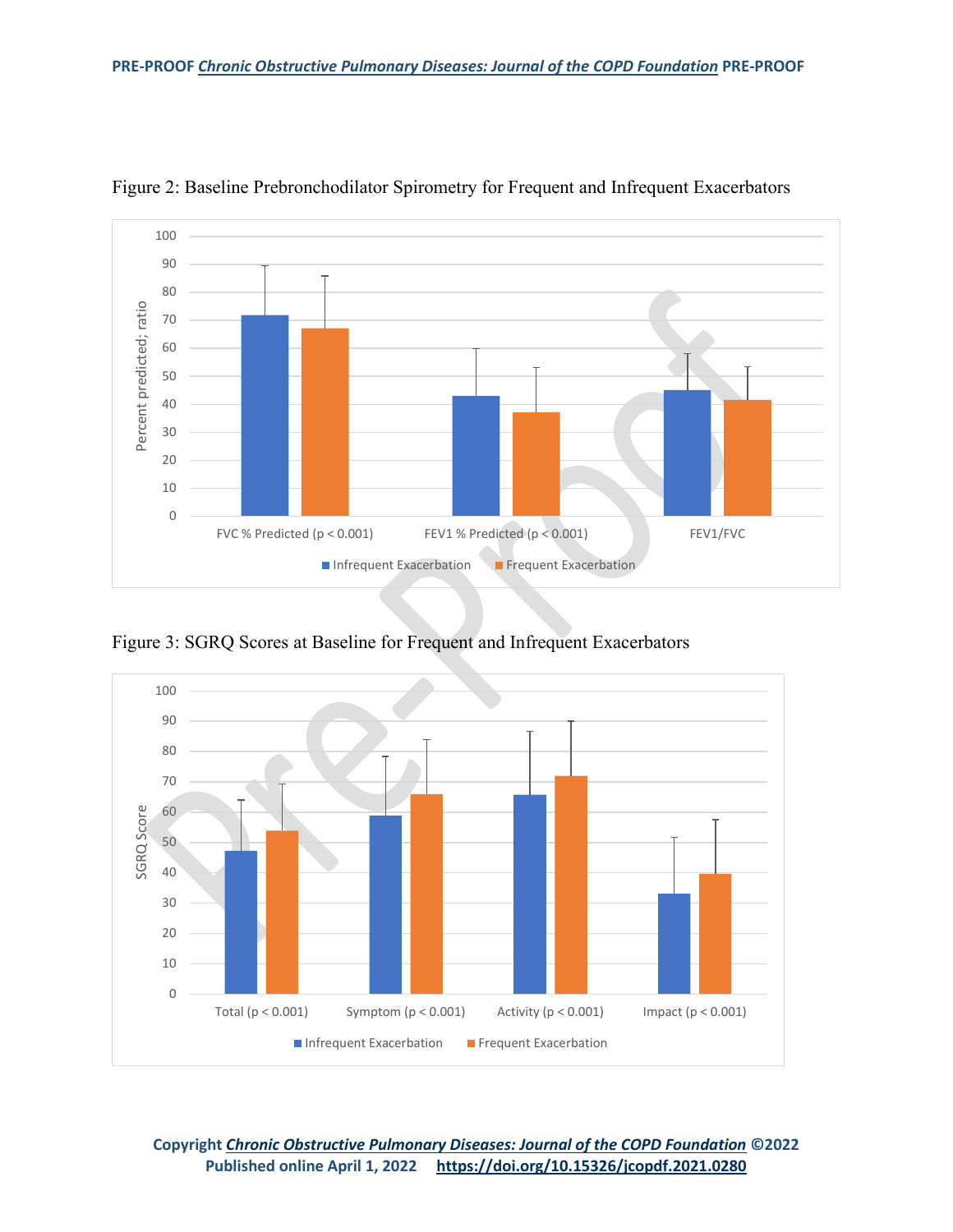

Figure 4: Percent Change in SGRQ Scores Over at Least 180 Days of Follow-Up for Frequent and Infrequent Exacerbators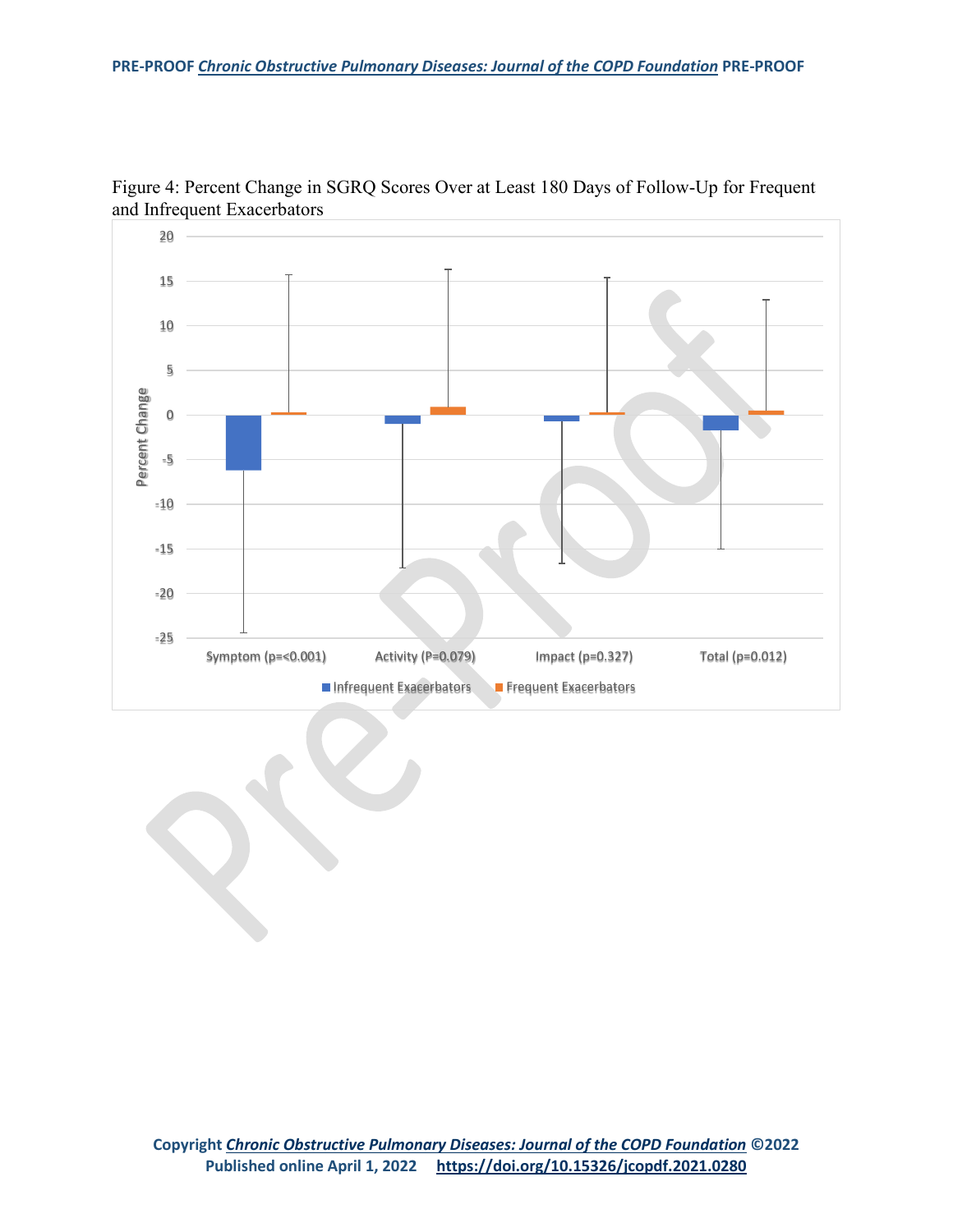



Figure 6: Change in BMI in kg/m<sup>2</sup> Over at Least 180 Days of Follow-Up for Frequent and Infrequent Exacerbators

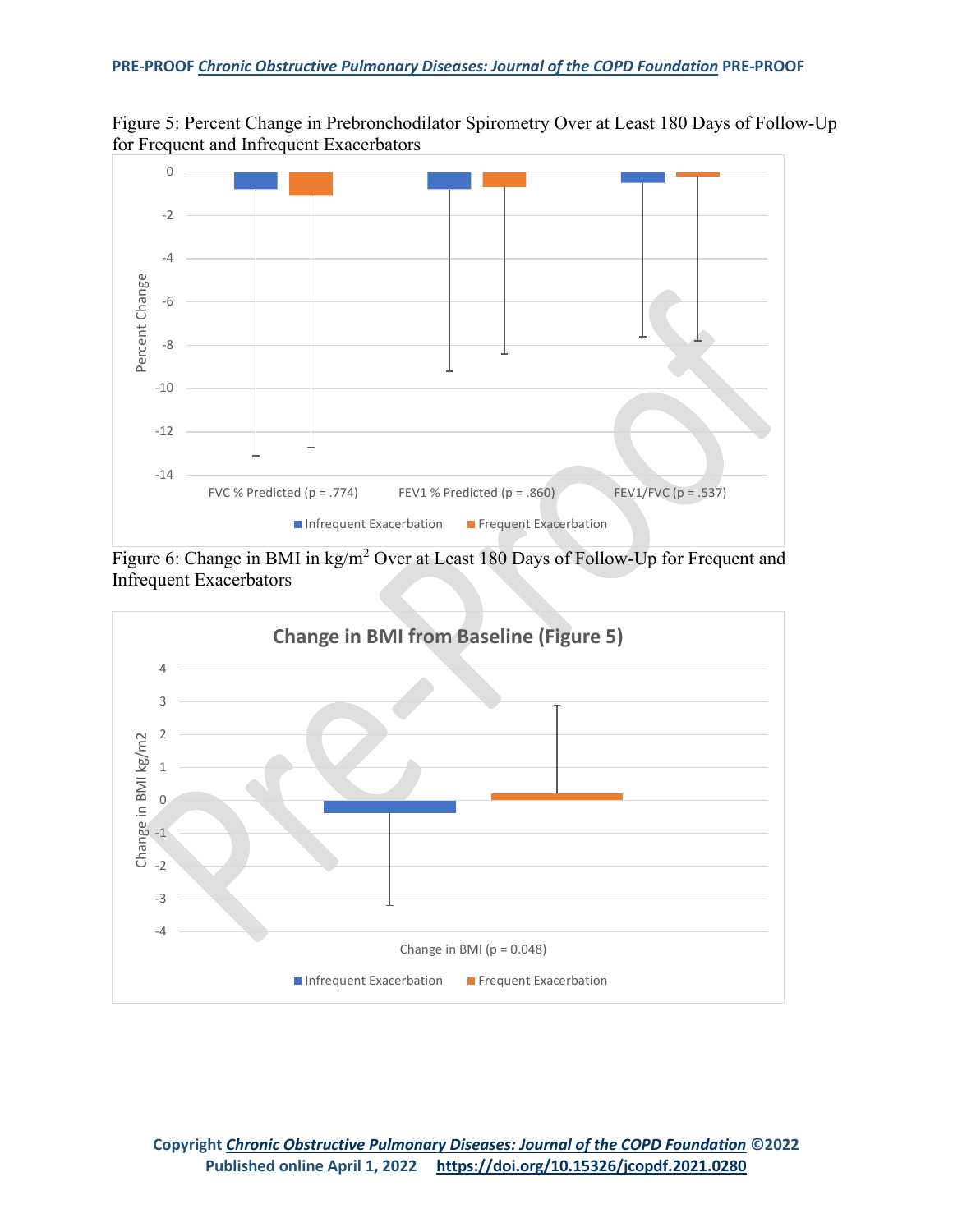# **References**

<sup>1</sup> Herer B, Chinet T. Acute exacerbation of COPD during pulmonary rehabilitation: outcomes and risk prediction. In: *Int J Chron Obstruct Pulmon Dis.* Vol 13.2018:1767-1774.

<sup>2</sup> Cote CG, Dordelly LJ, Celli BR. Impact of COPD exacerbations on patient-centered outcomes. *Chest.* 2007;131(3):696-704.

<sup>3</sup> Pasquale MK, Sun SX, Song F, Hartnett HJ, Stemkowski SA. Impact of exacerbations on health care cost and resource utilization in chronic obstructive pulmonary disease patients with chronic bronchitis from a predominantly Medicare population. In: *Int J Chron Obstruct Pulmon Dis.* Vol 7.2012:757-764.

<sup>4</sup> Criner G, Connett J, Aaron S, et al. Simvastatin for the Prevention of Exacerbations in Moderate-to-Severe COPD. N *Engl J Med*. 2014;370(23):2201-2210.

 $<sup>5</sup>$  Ko FW, Ip M, Chan PK, et al. A 1-year prospective study of the infectious etiology in patients</sup> hospitalized with acute exacerbations of COPD. *Chest.* 2007;131(1):44-52

<sup>6</sup> Rohde G, Wiethege A, Borg I, et al. Respiratory viruses in exacerbations of chronic obstructive pulmonary disease requiring hospitalization: a case-control study. *Thorax.* 2003;58(1):37-42.

<sup>7</sup> Roche N, Wedzicha JA, Patalano F, et al. COPD exacerbations significantly impact quality of life as measured by SGRQ-C total score: results from the FLAME study. *European Respiratory Journal.* 2017;50: OA1487.

<sup>8</sup> Jones PW, Quirk FH, Baveystock CM. The St. George's Respiratory Questionnaire. *Resp Med* 1991;85 (suppl B):2531.

<sup>9</sup> Seemungal TAR, Donaldson GC, Paul EA, et al. Effect of exacerbation on quality of life in patients with chronic obstructive pulmonary disease. *Am J Respir Crit Care Med*. 1998 May;157(5 Pt 1):1418-22

<sup>10</sup> Albert RK, Connett J, Bailey WC, et al. Azithromycin for Prevention of Exacerbations of COPD*. N Engl J Med*. 2011;365(8):689-698.

<sup>11</sup> R Core Team. *R: a language environment for statistical computing*. R Foundation for Statistical computing: Vienna, Austria. 2016.

<sup>12</sup> Jorrit BA, Welling JE, Hartman NH, et al. The minimal important difference for the St George's Respiratory Questionnaire in patients with severe COPD. *European Respiratory Journal*. Dec 2015; 46(6):1598-1604.

<sup>13</sup> Putcha N, Drummond MB, Wise RA, Hansel NN. Comorbidities and Chronic Obstructive Pulmonary Disease: Prevalence, Influence on Outcomes, and Management. *Seminars in Respiratory and Critical Care Medicine*. 2015;36:575-591. doi:10.1055/s-0035-1556063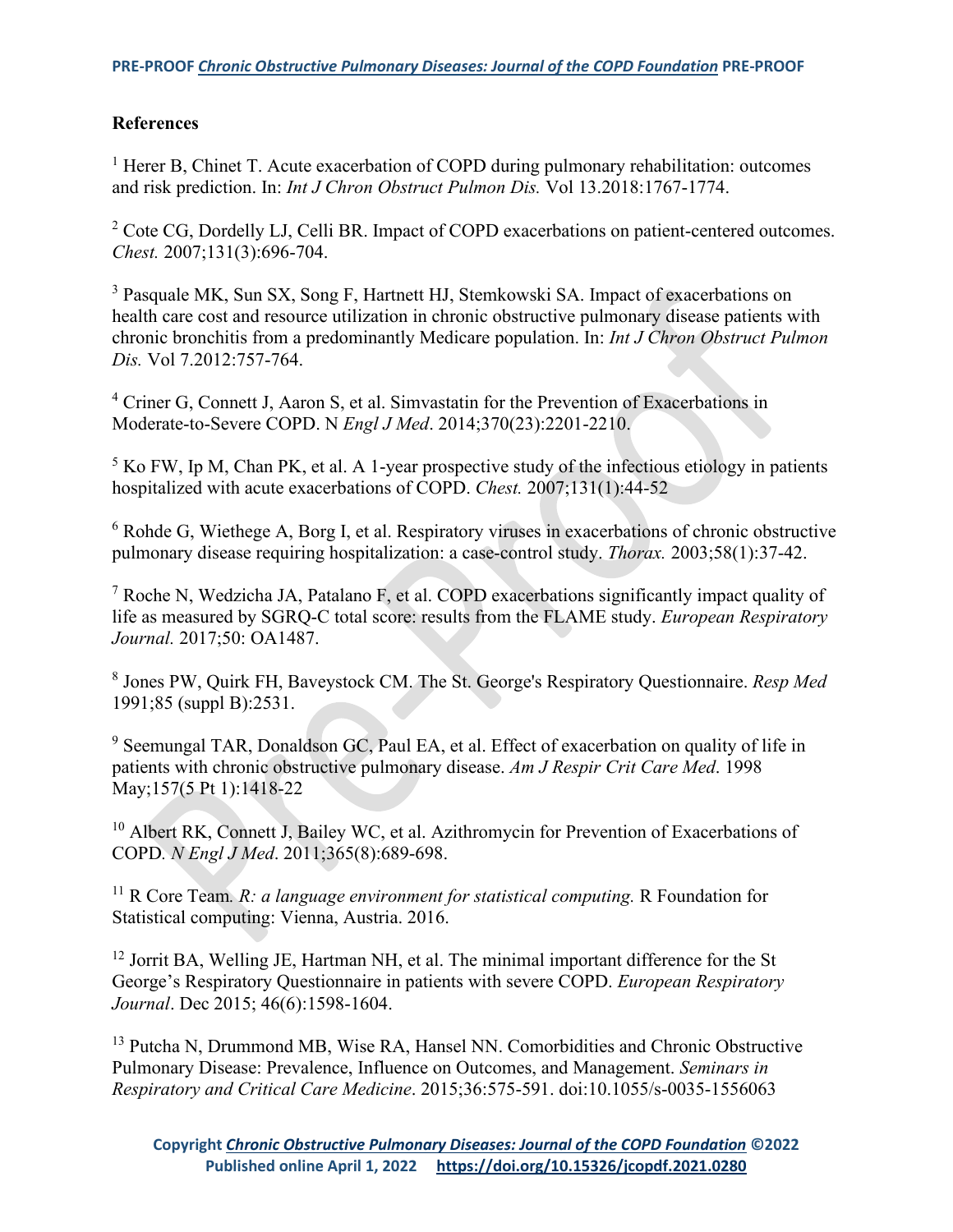<sup>14</sup> Maltais F, Decramer M, Casaburi R, et al. An Official American Thoracic Society/European Respiratory Society Statement: Update on Limb Muscle Dysfunction in Chronic Obstructive Pulmonary Disease. 2014. doi:10.1164/rccm.201402-0373ST

<sup>15</sup> Spruit MA, Pitta F, McAuley E, ZuWallack RL, Nici L. Pulmonary Rehabilititation and Physical Activity in Patients with Chronic Obstructive Pulmonary Disease. Am J Respir Crit Care Med. 2015;192(8):924-33. doi: 10.1164/rccm.201505-0929CI.

<sup>16</sup> Wedzicha J, Miravitlles M, Hurst JR, et al. Management of COPD exacerbations: a European Respiratory Society/American Thoracic Society guideline. European Respiratory Journal. 2017;49 (3) 1600791; DOI:10.1183/13993003.00791-2016.

<sup>17</sup> Troosters T, Sciurba F, Battaglia S, et al. Physical inactivity in patients with COPD, a controlled multi-center pilot-study. Respiratory Medicine. 2010;2014 (7) 1005-1011. DOI:10.1016/j.rmed.2010.01.012.

<sup>18</sup> Simmons MS, Connett JE, Nides MA, et al. Smoking reduction and the rate of decline in FEV(1): results from the lung health study. Eur Resp J. 2005;25:1011-1017.

<sup>19</sup> Melzer AC, Feemster LC, Crothers K., et. al.: Respiratory and bronchitic symptoms predict intention to quit smoking among current smokers with, and at risk for, chronic obstructive pulmonary disease. Annals ATS. 2016; 13: pp. 1490-1496. doi: 10.1513/AnnalsATS.201601- 075OC

<sup>20</sup> Seemungal TA, Donaldson GC, Paul EA, et al. Effect of exacerbation on quality of life in patients with chronic obstructive pulmonary disease. Am J Respir Crit Care Med. 1998 May;157(5 Pt 1):1418-22. doi: 10.1164/ajrccm.157.5.9709032. PMID: 9603117.

 $21$  Guo J, Chen Y, Zhang W, Tong S, Dong J. Moderate and severe exacerbations have a significant impact on health-related quality of life, utility, and lung function in patients with chronic obstructive pulmonary disease: A meta-analysis. Int J Surg. 2020 Jun;78:28-35. doi: 10.1016/j.ijsu.2020.04.010. Epub 2020 Apr 15. PMID: 32304896.

<sup>22</sup> Seemungal TA, Donaldson GC, Bhowmik A, Jeffries DJ, Wedzicha JA. Time course and recovery of exacerbations in patients with chronic obstructive pulmonary disease. Am J Respir Crit Care Med. 2000 May;161(5):1608-13. doi: 10.1164/ajrccm.161.5.9908022. PMID: 10806163.

 $23$  Martin AL, Marvel J, Fahrbach K, et al. The association of lung function and St. George's respiratory questionnaire with exacerbations in COPD: a systematic literature review and regression analysis. Respir Res. 2016 Apr 16;17:40. doi: 10.1186/s12931-016-0356-1. PMID: 27084761; PMCID: PMC4833903.

<sup>24</sup> Donohue JF, Jones PW, Bartels C, et al. Correlations between FEV1 and patient-reported outcomes: A pooled analysis of 23 clinical trials in patients with chronic obstructive pulmonary